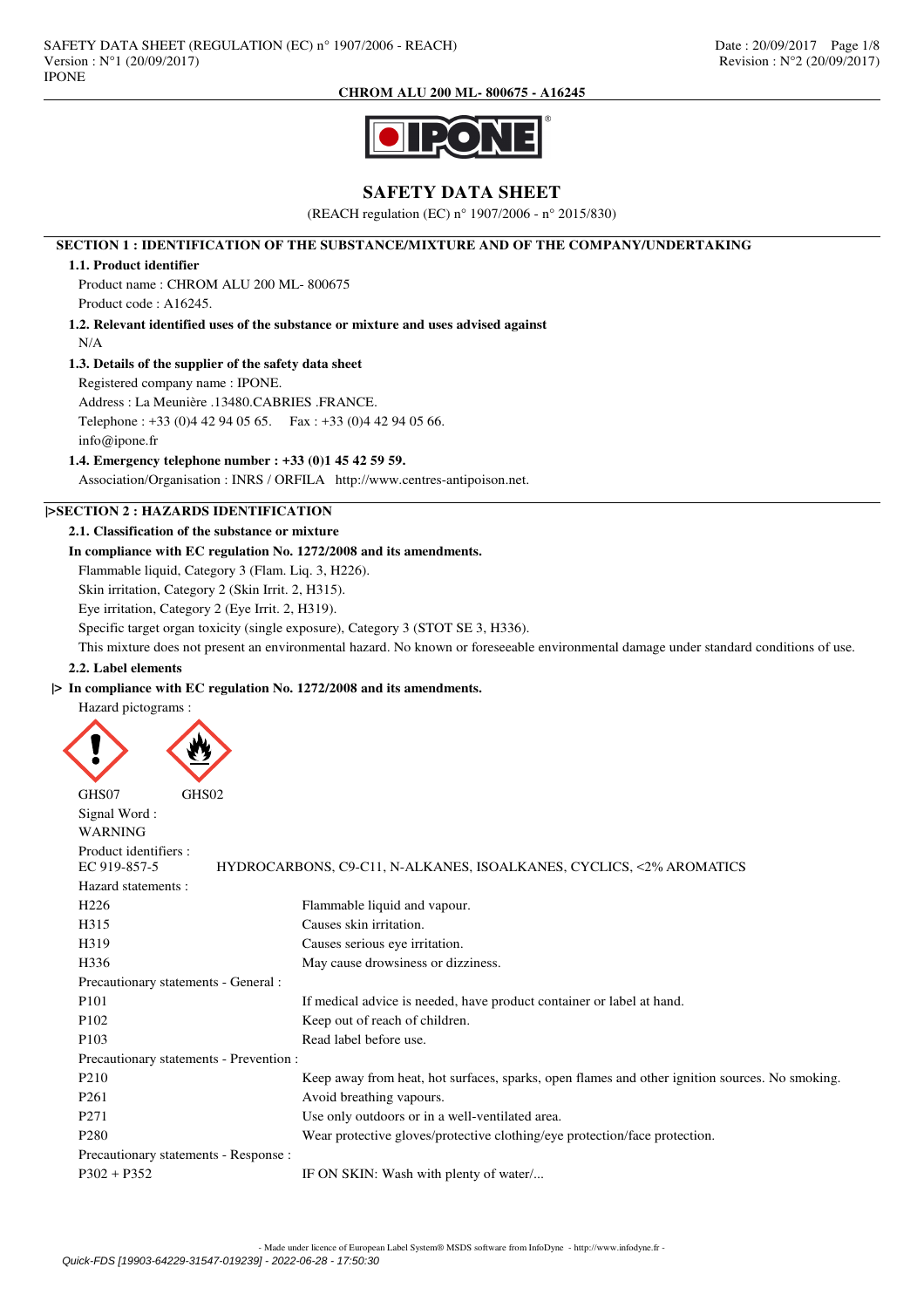| $P305 + P351 + P338$    |                                       | IF IN EYES: Rinse cautiously with water for several minutes. Remove contact lenses, if present and<br>easy to do. Continue rinsing.                                                                                                  |
|-------------------------|---------------------------------------|--------------------------------------------------------------------------------------------------------------------------------------------------------------------------------------------------------------------------------------|
| P312                    |                                       | Call a POISON CENTER/doctor//if you feel unwell.                                                                                                                                                                                     |
|                         | Precautionary statements - Disposal : |                                                                                                                                                                                                                                      |
| P <sub>501</sub>        |                                       | Dispose of contents/container according to the local rules.                                                                                                                                                                          |
| Other information :     |                                       |                                                                                                                                                                                                                                      |
|                         |                                       | Do not use for a usage other one than the one for wich the product is intended.                                                                                                                                                      |
| $> 2.3$ . Other hazards |                                       |                                                                                                                                                                                                                                      |
| REACH SVHC $< 0.1\%$    |                                       | Considering the information communicated by our suppliers, according to the<br>article 33 of the REACH, the mixture contains, in the date of revision of the<br>FDS, less than 0.1 % m/m of 'Substances extrêment worrisome ' (SVHC) |

published by the European Agency of Chemicals ( ECHA) according to the article 57 of the REACH: http: // echa.europa.eu / fr / candidate-liste-table

# **SECTION 3 : COMPOSITION/INFORMATION ON INGREDIENTS**

# **3.2. Mixtures**

| <b>Composition:</b>                |                     |                   |                                |
|------------------------------------|---------------------|-------------------|--------------------------------|
| Identification                     | (EC) 1272/2008      | Note              | $\frac{0}{0}$                  |
| INDEX: 919 857 5                   | GHS07, GHS08, GHS02 |                   | $50 \le x \frac{9}{6} \le 100$ |
| EC: 919-857-5                      | Dgr                 |                   |                                |
| REACH: 01-2119463258-33            | Flam. Liq. 3, H226  |                   |                                |
|                                    | Asp. Tox. 1, H304   |                   |                                |
| HYDROCARBONS, C9-C11, N-ALKANES,   | STOT SE 3, H336     |                   |                                |
| ISOALKANES, CYCLICS, <2% AROMATICS | EUH:066             |                   |                                |
| <b>INDEX: 1344 28 1</b>            |                     | $\lceil 1 \rceil$ | $10 \le x \frac{9}{6} \le 25$  |
| $ CAS: 1344-28-1$                  |                     |                   |                                |
| EC: 215-691-6                      |                     |                   |                                |
| REACH: 01-2119529248-35            |                     |                   |                                |
|                                    |                     |                   |                                |
| ALUMINIUM OXIDE                    |                     |                   |                                |
| INDEX: 007 001 01 2                | GHS05, GHS07        | B                 | $1 \le x \frac{9}{6} < 2.5$    |
| $ CAS: 1336-21-6$                  | Dgr                 |                   |                                |
| EC: 215-647-6                      | Skin Corr. 1B, H314 |                   |                                |
| REACH: 01-2119488876-14            | STOT SE 3, H335     |                   |                                |
|                                    |                     |                   |                                |
| AMMONIA SOLUTION                   |                     |                   |                                |

### **Information on ingredients :**

[1] Substance for which maximum workplace exposure limits are available.

# **SECTION 4 : FIRST AID MEASURES**

As a general rule, in case of doubt or if symptoms persist, always call a doctor.

NEVER induce swallowing by an unconscious person.

### **4.1. Description of first aid measures**

# **In the event of exposure by inhalation :**

In the event of massive inhalation, remove the person exposed to fresh air. Keep warm and at rest.

If the person is unconscious, place in recovery position. Notify a doctor in all events, to ascertain whether observation and supportive hospital care will be necessary.

If breathing is irregular or has stopped, effect mouth-to-mouth resuscitation and call a doctor.

#### **In the event of splashes or contact with eyes :**

Wash thoroughly with fresh, clean water for 15 minutes holding the eyelids open.

If there is any redness, pain or visual impairment, consult an ophthalmologist.

### **In the event of splashes or contact with skin :**

Remove contaminated clothing and wash the skin thoroughly with soap and water or a recognised cleaner.

Watch out for any remaining product between skin and clothing, watches, shoes, etc.

If the contaminated area is widespread and/or there is damage to the skin, a doctor must be consulted or the patient transferred to hospital. DO NOT use solvents or thinners.

#### **In the event of swallowing :**

Do not give the patient anything orally.

In the event of swallowing, if the quantity is small (no more than one mouthful), rinse the mouth with water and consult a doctor.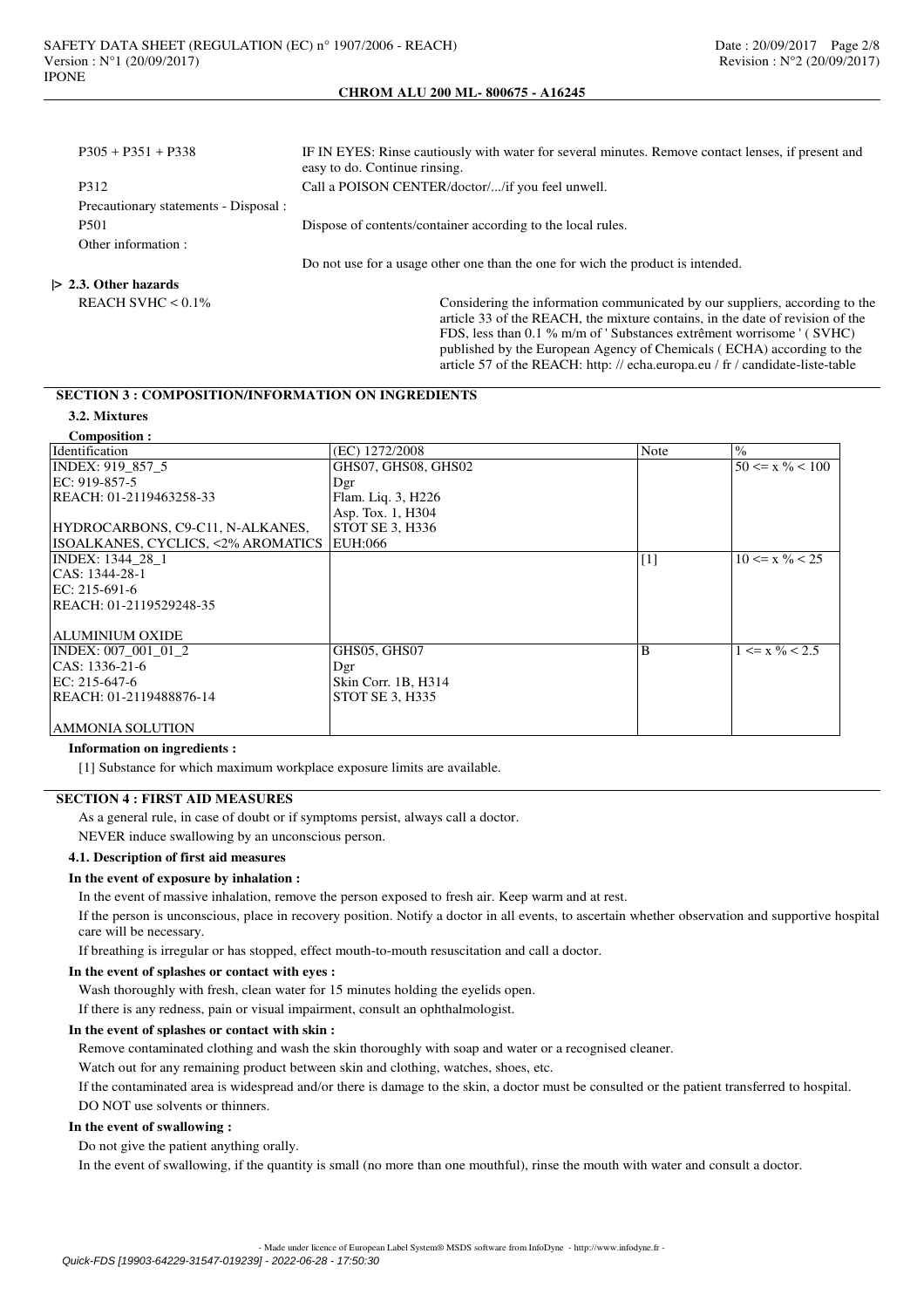Keep the person exposed at rest. Do not force vomiting. Seek medical attention immediately, showing the label.

If swallowed accidentally, call a doctor to ascertain whether observation and hospital care will be necessary. Show the label.

# **4.2. Most important symptoms and effects, both acute and delayed**

No data available.

## **4.3. Indication of any immediate medical attention and special treatment needed**

No data available.

# **SECTION 5 : FIREFIGHTING MEASURES**

Flammable.

Chemical powders, carbon dioxide and other extinguishing gas are suitable for small fires.

### **5.1. Extinguishing media**

Keep packages near the fire cool, to prevent pressurised containers from bursting.

### **Suitable methods of extinction**

In the event of a fire, use :

#### - sprayed water or water mist

- water with AFFF (Aqueous Film Forming Foam) additive

- halon
- foam
- multipurpose ABC powder
- BC powder

- carbon dioxide (CO2)

Prevent the effluent of fire-fighting measures from entering drains or waterways.

### **Unsuitable methods of extinction**

In the event of a fire, do not use :

- water jet

### **5.2. Special hazards arising from the substance or mixture**

A fire will often produce a thick black smoke. Exposure to decomposition products may be hazardous to health.

Do not breathe in smoke.

In the event of a fire, the following may be formed :

- carbon monoxide (CO)
- carbon dioxide (CO2)

### **5.3. Advice for firefighters**

Due to the toxicity of the gas emitted on thermal decomposition of the products, fire-fighting personnel are to be equipped with autonomous insulating breathing apparatus.

# **SECTION 6 : ACCIDENTAL RELEASE MEASURES**

### **6.1. Personal precautions, protective equipment and emergency procedures**

Consult the safety measures listed under headings 7 and 8.

### **For non first aid worker**

Because of the organic solvents contained in the mixture, eliminate sources of ignition and ventilate the area.

Avoid inhaling the vapors.

Avoid any contact with the skin and eyes.

If a large quantity has been spilt, evacuate all personnel and only allow intervention by trained operators equipped with safety apparatus.

### **For first aid worker**

First aid workers will be equipped with suitable personal protective equipment (See section 8).

### **6.2. Environmental precautions**

Contain and control the leaks or spills with non-combustible absorbent materials such as sand, earth, vermiculite, diatomaceous earth in drums for waste disposal.

Prevent any material from entering drains or waterways.

# **6.3. Methods and material for containment and cleaning up**

If the ground is contaminated, once the product has been recovered by sponging with an inert and non-combustible absorbent material, wash the contaminated area in plenty of water.

Clean preferably with a detergent, do not use solvents.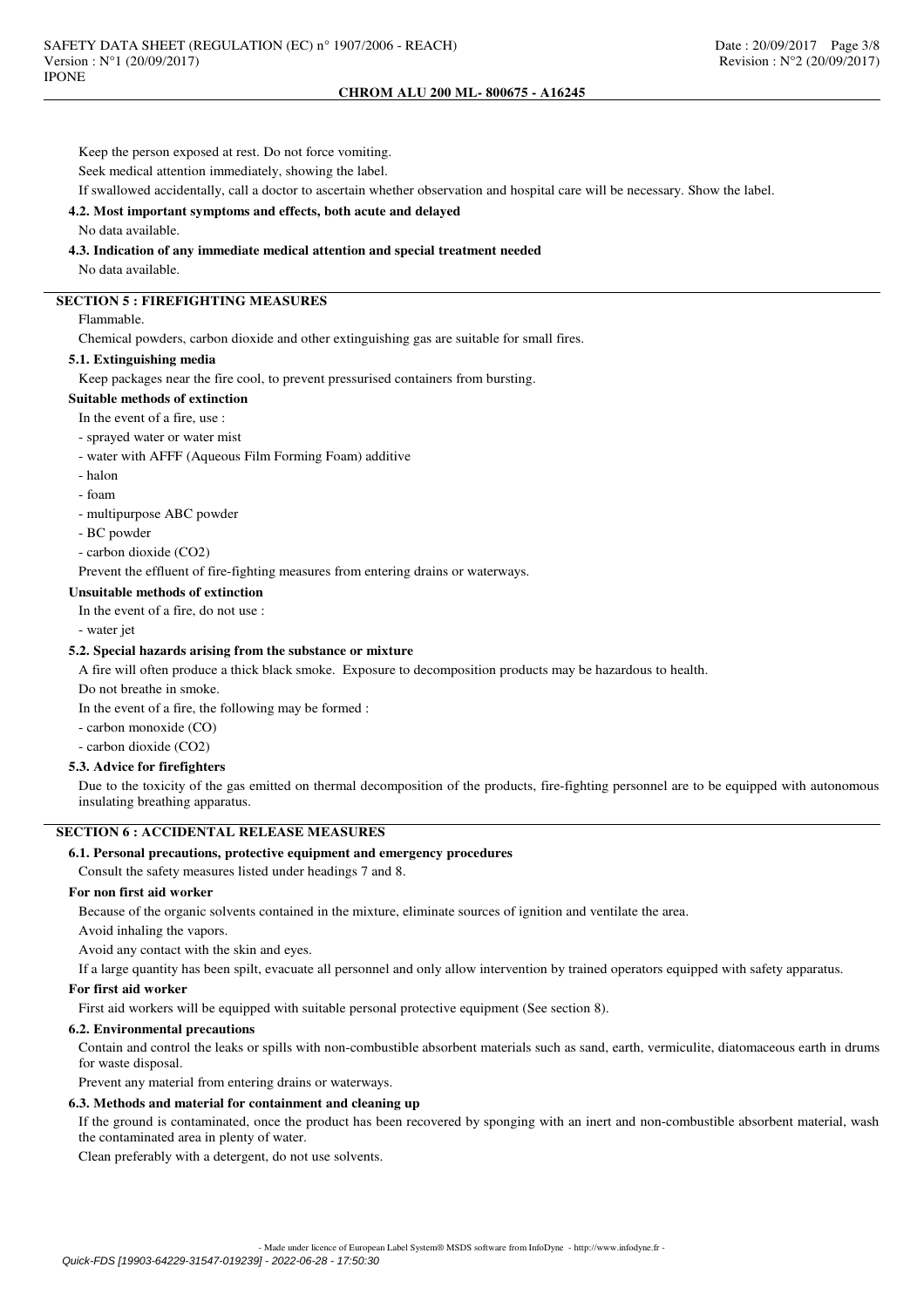# **6.4. Reference to other sections**

No data available.

# **SECTION 7 : HANDLING AND STORAGE**

Requirements relating to storage premises apply to all facilities where the mixture is handled.

## **7.1. Precautions for safe handling**

# Always wash hands after handling.

Remove and wash contaminated clothing before re-using.

Ensure that there is adequate ventilation, especially in confined areas.

#### **Fire prevention :**

Handle in well-ventilated areas.

Vapours are heavier than air. They can spread along the ground and form mixtures that are explosive with air.

Prevent the formation of flammable or explosive concentrations in air and avoid vapor concentrations higher than the occupational exposure limits.

Prevent the accumulation of electrostatic charges with connections to earth.

The mixture can become electrostatically charged : always earth during decanting operations. Wear antistatic shoes and clothing and floors should be electrically conductive.

Use the mixture in premises free of naked flames or other sources of ignition and ensure that electrical equipment is suitably protected.

Keep packages tightly closed and away from sources of heat, sparks and naked flames.

Do not use tools which may produce sparks. Do not smoke.

Prevent access by unauthorised personnel.

### **Recommended equipment and procedures :**

For personal protection, see section 8.

Observe precautions stated on label and also industrial safety regulations.

Avoid inhaling vapors.

Avoid inhaling vapors. Carry out any industrial operation which may give rise to this in a sealed apparatus.

Provide vapor extraction at the emission source and also general ventilation of the premises.

Also provide breathing apparatus for certain short tasks of an exceptional nature and for emergency interventions.

In all cases, recover emissions at source.

Avoid skin and eye contact with this mixture.

Packages which have been opened must be reclosed carefully and stored in an upright position.

# **Prohibited equipment and procedures :**

No smoking, eating or drinking in areas where the mixture is used.

### **7.2. Conditions for safe storage, including any incompatibilities**

No data available.

### **Storage**

Keep out of reach of children.

Keep the container tightly closed in a dry, well-ventilated place.

Keep away from all sources of ignition - do not smoke.

Keep well away from all sources of ignition, heat and direct sunlight.

Avoid accumulation of electrostatic charges.

The floor must be impermeable and form a collecting basin so that, in the event of an accidental spillage, the liquid cannot spread beyond this area.

# **Packaging**

Always keep in packaging made of an identical material to the original.

**7.3. Specific end use(s)**

No data available.

# **SECTION 8 : EXPOSURE CONTROLS/PERSONAL PROTECTION**

### **8.1. Control parameters**

# **Occupational exposure limits :**

| - ACGIH TLV (American Conference of Governmental Industrial Hygienists, Threshold Limit Values, 2010): |
|--------------------------------------------------------------------------------------------------------|
|--------------------------------------------------------------------------------------------------------|

| ັບມ                    | $\mathbf{M}$<br>. . | $\sim$<br>ຼ | $\overline{\phantom{a}}$<br>$1n\sigma$ | чоп |  |
|------------------------|---------------------|-------------|----------------------------------------|-----|--|
| . .<br>$\sim$ –<br>. . | m3<br>$m$ g<br>ΙV   |             |                                        |     |  |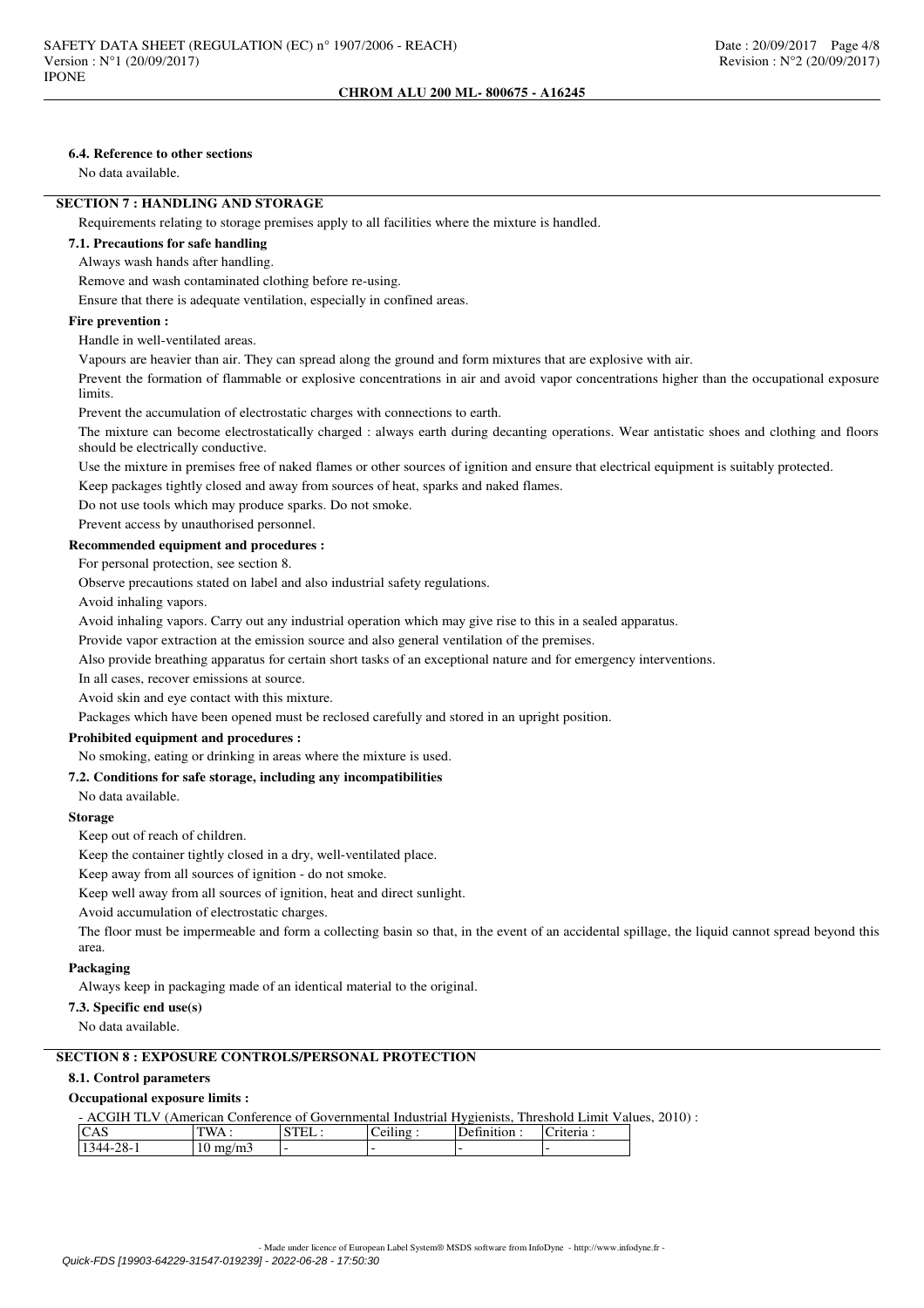- France (INRS - ED984 :2012) :

| <b>CAS</b>                                                  | $VME-ppm$ :              | $VME-mg/m3$ : VLE-ppm: |          | $VLE-mg/m3$ : Notes : |           | TMP No : |
|-------------------------------------------------------------|--------------------------|------------------------|----------|-----------------------|-----------|----------|
| 1344-28-1                                                   | $\overline{\phantom{0}}$ |                        |          |                       |           |          |
| $- UK$ / WEL (Workplace exposure limits, EH40/2005, 2007) : |                          |                        |          |                       |           |          |
| CAS                                                         | TWA :                    | STEL:                  | Ceiling: | Definition :          | Criteria: |          |
| 1344-28-1                                                   | $4 \text{ mg/m}$         |                        |          |                       |           |          |

## **8.2. Exposure controls**

## **Personal protection measures, such as personal protective equipment**

Use personal protective equipment that is clean and has been properly maintained.

Store personal protective equipment in a clean place, away from the work area.

Never eat, drink or smoke during use. Remove and wash contaminated clothing before re-using. Ensure that there is adequate ventilation, especially in confined areas.

# **- Eye / face protection**

Avoid contact with eyes.

Use eye protectors designed to protect against liquid splashes

Before handling, wear safety goggles with protective sides accordance with standard EN166.

In the event of high danger, protect the face with a face shield.

Prescription glasses are not considered as protection.

Individuals wearing contact lenses should wear prescription glasses during work where they may be exposed to irritant vapours.

Provide eyewash stations in facilities where the product is handled constantly.

#### **- Hand protection**

Use suitable protective gloves that are resistant to chemical agents in accordance with standard EN374.

Gloves must be selected according to the application and duration of use at the workstation.

Protective gloves need to be selected according to their suitability for the workstation in question : other chemical products that may be handled, necessary physical protections (cutting, pricking, heat protection), level of dexterity required.

Type of gloves recommended :

- Nitrile rubber (butadiene-acrylonitrile copolymer rubber (NBR))

- PVA (Polyvinyl alcohol)

Recommended properties :

- Impervious gloves in accordance with standard EN374

### **- Body protection**

Avoid skin contact.

Wear suitable protective clothing.

Suitable type of protective clothing :

In the event of substantial spatter, wear liquid-tight protective clothing against chemical risks (type 3) in accordance with EN14605 to prevent skin contact.

In the event of a risk of splashing, wear protective clothing against chemical risks (type 6) in accordance with EN13034 to prevent skin contact.

Work clothing worn by personnel shall be laundered regularly.

After contact with the product, all parts of the body that have been soiled must be washed.

## **- Respiratory protection**

Avoid breathing vapours.

If the ventilation is insufficient, wear appropriate breathing apparatus.

When workers are confronted with concentrations that are above occupational exposure limits, they must wear a suitable, approved, respiratory protection device.

Anti-gas and vapour filter(s) (Combined filters) in accordance with standard EN14387 :

- A1 (Brown)

Types, classes and filters for respiratory protection above are recommended in case of confrontation at concentrations higher than the exposure limits specified under 8.1. (Control parameters) .They should be adjusted according to actual conditions. they may not be necessary if the product is used outdoors or in a well ventilated area.

# **|>SECTION 9 : PHYSICAL AND CHEMICAL PROPERTIES**

# **9.1. Information on basic physical and chemical properties**

# **General information :**

Physical state : Fluid liquid.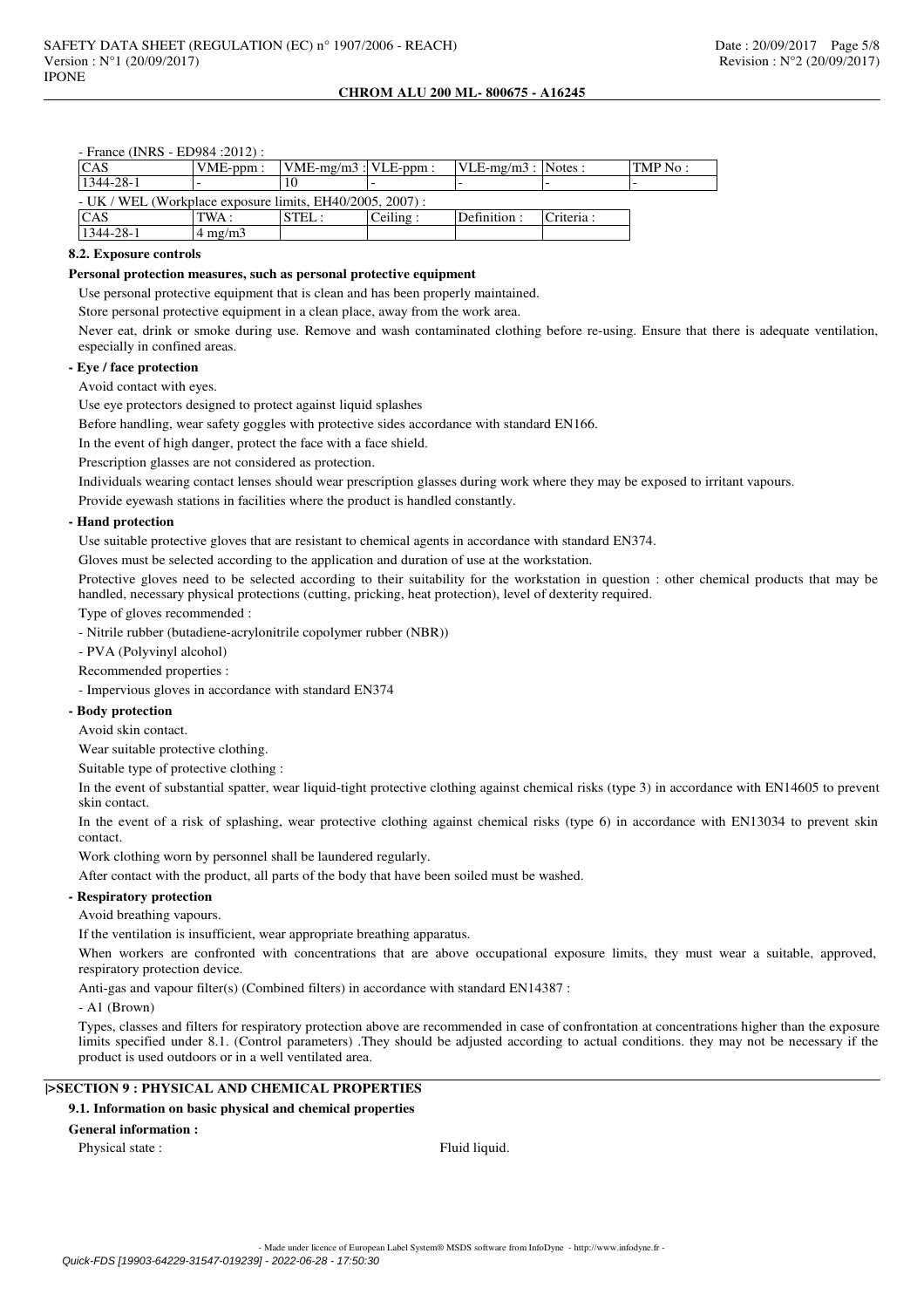#### **|> Important health, safety and environmental information**

| pH:                                       | Not relevant.                        |
|-------------------------------------------|--------------------------------------|
| Boiling point/boiling range:              | Not specified.                       |
| Flash Point Interval:                     | $23^{\circ}$ C $\leq$ FP $\leq$ 55°C |
| Vapour pressure $(50^{\circ}C)$ :         | Below 110 kPa (1.10 bar).            |
| Density:                                  | $\leq 1$                             |
| Water solubility:                         | Dilutable.                           |
| Melting point/melting range:              | Not specified.                       |
| Self-ignition temperature :               | Not specified.                       |
| Decomposition point/decomposition range : | Not specified.                       |
| 9.2. Other information                    |                                      |

No data available.

#### **SECTION 10 : STABILITY AND REACTIVITY**

#### **10.1. Reactivity**

No data available.

#### **10.2. Chemical stability**

This mixture is stable under the recommended handling and storage conditions in section 7.

## **10.3. Possibility of hazardous reactions**

When exposed to high temperatures, the mixture can release hazardous decomposition products, such as carbon monoxide and dioxide, fumes and nitrogen oxide.

#### **10.4. Conditions to avoid**

Any apparatus likely to produce a flame or to have a metallic surface at high temperature (burners, electric arcs, furnaces etc.) must not be allowed on the premises.

Avoid :

- accumulation of electrostatic charges.

- heating
- heat

- flames and hot surfaces

# **10.5. Incompatible materials**

#### **10.6. Hazardous decomposition products**

The thermal decomposition may release/form :

- carbon monoxide (CO)

- carbon dioxide (CO2)

# **SECTION 11 : TOXICOLOGICAL INFORMATION**

#### **11.1. Information on toxicological effects**

Exposure to vapours from solvents in the mixture in excess of the stated occupational exposure limit may result in adverse health effects such as mucous membrane and respiratory system irritation and adverse effects on kidney, liver and central nervous system.

Symptoms produced will include headaches, numbness, dizziness, fatigue, muscular asthenia and, in extreme cases, loss of consciousness.

May cause irreversible damage to the skin; namely inflammation of the skin or the formation of erythema and eschar or oedema following exposure up to four hours.

Repeated or prolonged contact with the mixture may cause removal of natural oil from the skin resulting in non-allergic contact dermatitis and absorption through the skin.

May have reversible effects on the eyes, such as eye irritation which is totally reversible by the end of observation at 21 days.

Splashes in the eyes may cause irritation and reversible damage

Narcotic effects may occur, such as drowsiness, narcosis, decreased alertness, loss of reflexes, lack of coordination or dizziness.

Effects may also occur in the form of violent headaches or nausea, judgement disorder, giddiness, irritability, fatigue or memory disturbance.

# **11.1.1. Substances**

No toxicological data available for the substances.

### **11.1.2. Mixture**

No toxicological data available for the mixture.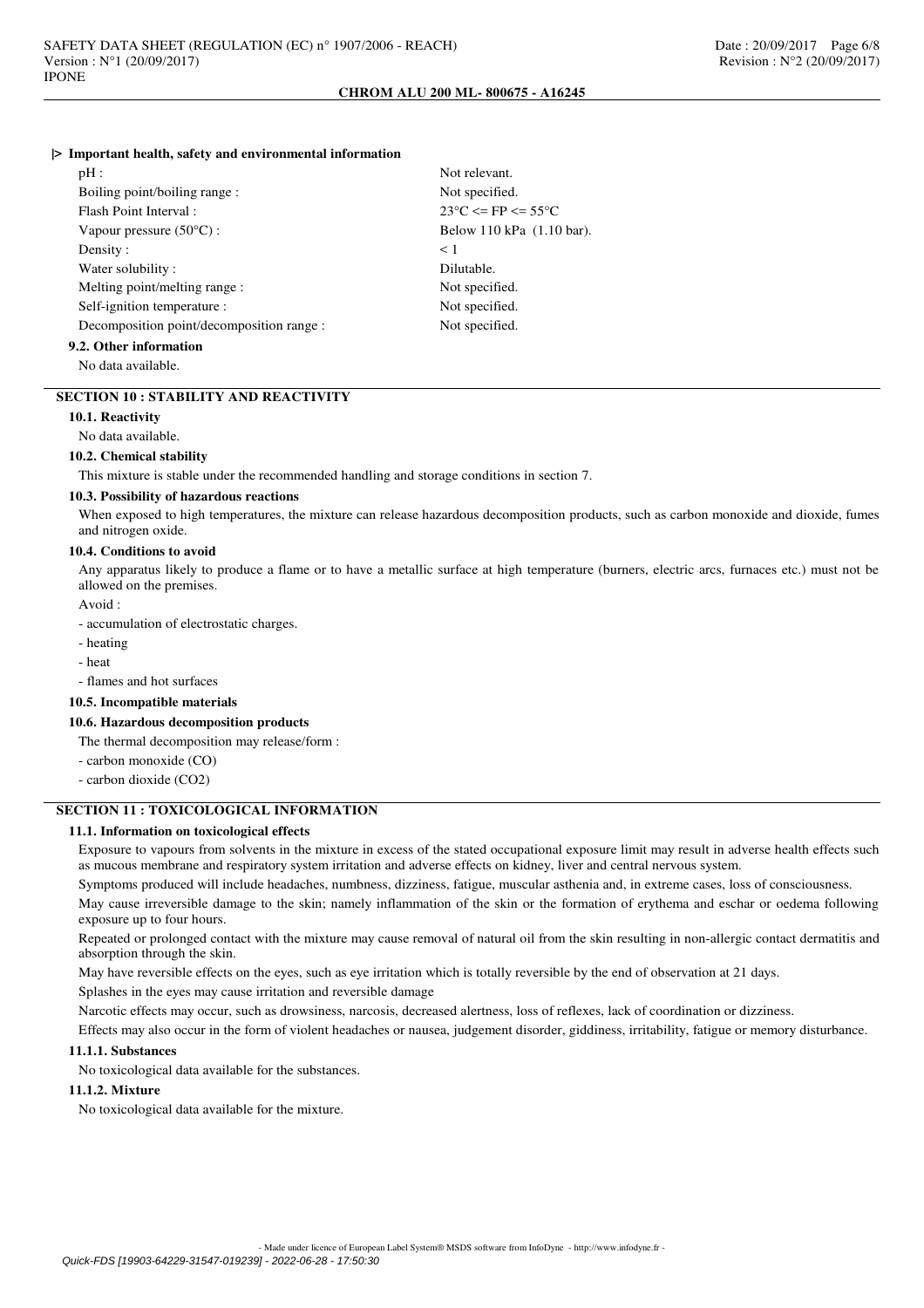# **SECTION 12 : ECOLOGICAL INFORMATION**

### **12.1. Toxicity**

#### **12.1.2. Mixtures**

No aquatic toxicity data available for the mixture.

**12.2. Persistence and degradability**

No data available.

# **12.3. Bioaccumulative potential**

No data available.

**12.4. Mobility in soil**

No data available.

**12.5. Results of PBT and vPvB assessment**

No data available.

# **12.6. Other adverse effects**

No data available.

# **SECTION 13 : DISPOSAL CONSIDERATIONS**

Proper waste management of the mixture and/or its container must be determined in accordance with Directive 2008/98/EC.

### **13.1. Waste treatment methods**

Do not pour into drains or waterways.

#### **Waste :**

Waste management is carried out without endangering human health, without harming the environment and, in particular without risk to water, air, soil, plants or animals.

Recycle or dispose of waste in compliance with current legislation, preferably via a certified collector or company.

Do not contaminate the ground or water with waste, do not dispose of waste into the environment.

### **Soiled packaging :**

Empty container completely. Keep label(s) on container.

Give to a certified disposal contractor.

# **|>SECTION 14 : TRANSPORT INFORMATION**

Transport product in compliance with provisions of the ADR for road, RID for rail, IMDG for sea and ICAO/IATA for air transport (ADR 2017 - IMDG 2016 - ICAO/IATA 2017).

### **14.1. UN number**

1993

# **14.2. UN proper shipping name**

UN1993=FLAMMABLE LIQUID, N.O.S.

(hydrocarbons, c9-c11, n-alkanes, isoalkanes, cyclics, <2% aromatics)

# **14.3. Transport hazard class(es)**

- Classification :



3

**14.4. Packing group**

III

## **14.5. Environmental hazards**

-

#### **14.6. Special precautions for user**

| <b>ADR/RID</b> | Class | Code                         | Pack gr. | ∟abel | Ident.     | LC      | Provis. | EC    | 'Cat. | Tunnel |
|----------------|-------|------------------------------|----------|-------|------------|---------|---------|-------|-------|--------|
|                |       |                              | Ш        |       | 30         | ∸       | 274 601 | $E_1$ |       | D/E    |
|                |       | If O <450l, see 2.2.3.1.5.1. |          |       |            |         |         |       |       |        |
|                |       |                              |          |       |            |         |         |       |       |        |
| <b>IMDG</b>    | Class | 2°Label                      | Pack gr. | LО    | <b>EMS</b> | Provis. | EC      |       |       |        |